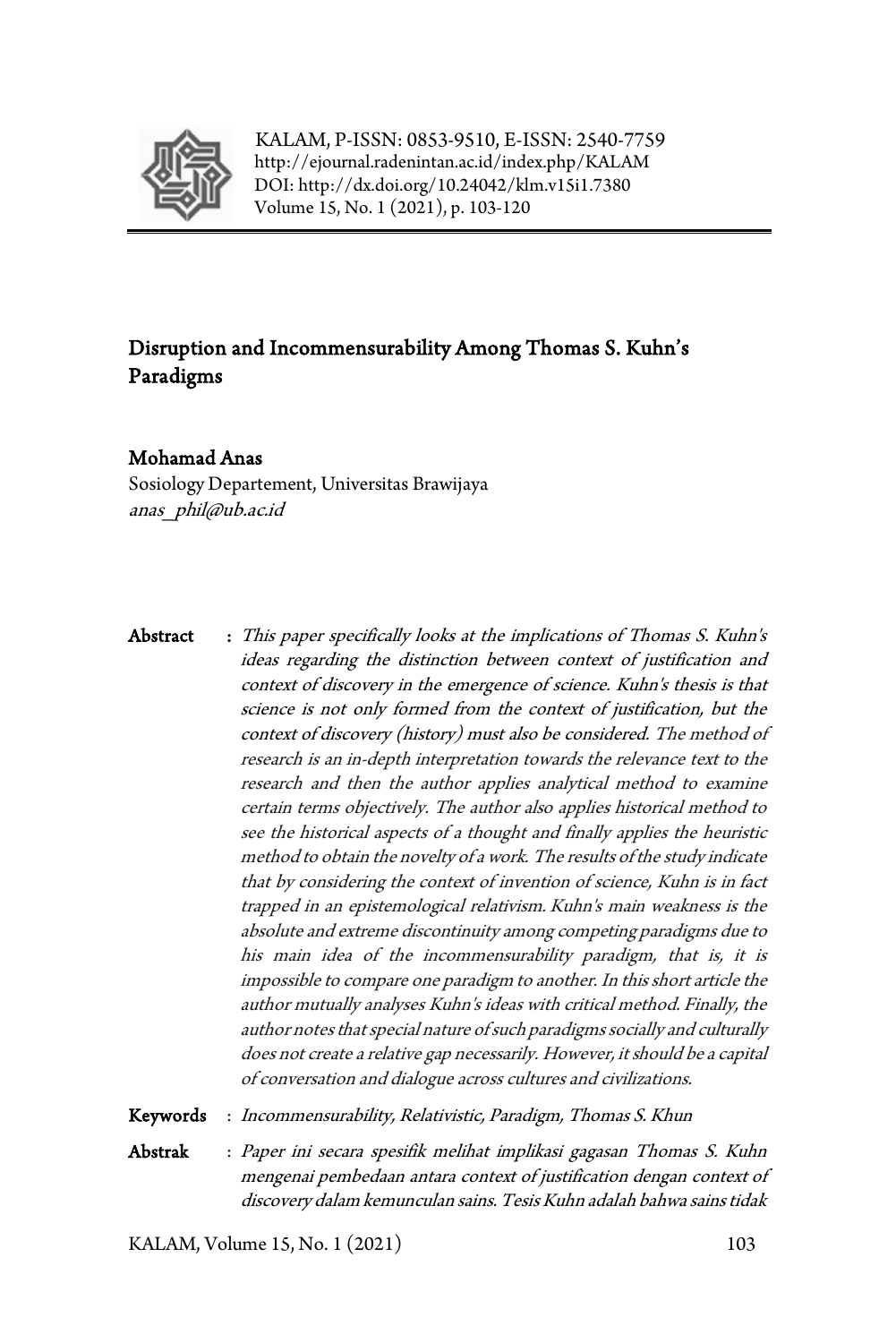hanya terbentuk dari konteks pembenaran, tetapi konteks penemuan (sejarah) juga harus diperhatikan. Metode yang digunakan dalam paper ini adalah interpretasi mendalam atas teks yang telah diseleksi untuk relevansi tulisan ini, setelah itu penulis melakukan metode analisis untuk menelaah istilah-istilah tertentu secara objektif, serta digunakan metode historis guna melihat aspek kesejarahan dalam sebuah pemikiran. Metode terakhir dari tulisan ini adalah metode heuristika, atau kebaharuan dalam suatu karya. Hasil penelitian ini menunjukkan bahwa dengan alasan mempertimbangkan konteks penemuan pada sains inilah, Kuhn pada kenyataannya terjebak pada relativis epistemologis. Kelemahan utama Kuhn adalah diskontinuitas mutlak dan ekstrim antara paradigma-paradigma yang bersaing akibat gagasan utamanya tentang incommensurability paradigma, yakni adalah hal yang tidak mungkin membandingkan antara satu paradigma dengan paradigma lain. Dalam tulisan singkat ini penulis berupaya mendialogkan secara timbal-balik gagasan-gagasan Kuhn dengan telaah kritis yang penulis lakukan. Sebagai catatan akhir, bahwa kekhasan setiap paradigma yang secara sosial dan budaya semestinya tidak serta merta membuat jurang yang jatuh ke arah relatif. Namun, Justru dan kekhasan paradigma menjadi modal percakapan, dialog lintas budaya dan peradaban.

Kata Kunci : Ketidakterbandingan, Relativistik, Paradigma, Thomas S. Kuhn

## A. Introduction

The science philosophers agree that positivism should be attenuated and be even cut off by criticizing immanent on the science. Immanent term actually emerges from a problem on the relationship between God, nature and humans. The idea that God creates and dominates the world through the 'presence' of God in the world and in history of the world and human is called as immanency. However, for this study the author follows Mc. Charthy who uses the immanent term in the meaning of a historical and empirical criticism of science, not a transcendental and metaphysical criticism.

Empirical criticism is done by dismantling the veil of science objectivity and scientific rationality which has long been inherent in the nature of science. Unlike the previous science philosophers, Kuhn's criticism is more directed at the process of forming  $(tadwin)$  science, which is based on history and sociology. Naturally, the *stand point* of Kuhn's epistemological building is based on the history of science.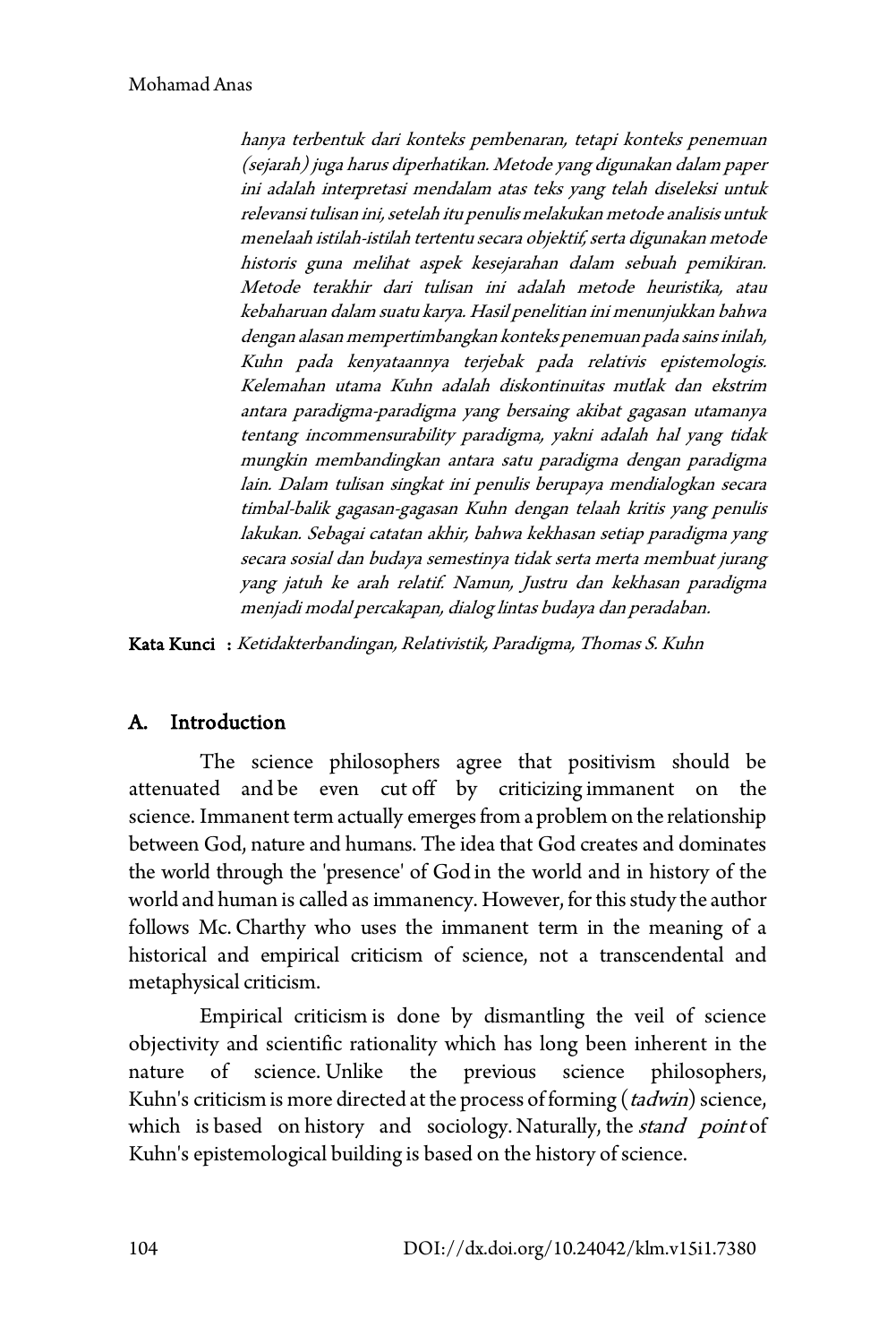There are several former works that specially discussed implication of Thomas Kuhn's paradigm, such as its implication toward education, law, and religious thoughts. However, the author limits the study only on Kuhn's thought about paradigm and scientific revolution. Of them are first Nurkholis's work entitled Konstruksi Teori Paradigma Thomas S. Kuhn (Construction of *Thomas S. Kuhn*'s Paradigm Theory)  $(2012)^{1}$  $(2012)^{1}$  $(2012)^{1}$ . This work discusses the paradigm as a set of general theoretical assumption, laws, and application technique embraced by member of scientific community. It is possible to occur sift of paradigm. Therefore, scientists who work within objective deals have to realise paradigm incommensurability that they follow it all the time.

The second one is Ulfa Kesuma and Ahmad Wahyudi Hidayat works entitled Pemikiran Thomas S. Kuhn Teori Revolusi Paradigma (*Thomas S. Kuhn* Thought on Paradigm Revolution Theory) (2020)<sup>2</sup>. This paper explains the paradigm as a perspective, principle, method, and value in solving the problems strongly embraced by a scientific community. The paradigm supervises a scientific activity in period of normal sciences when scientists have occasion to develop it in detail and depth. They also do not criticise the paradigm supervising their activities. It goes until anomaly phase when they see several phenomena that are unexplainable on their theories, so a knowledge crisis occurs. This work also tries to actualise Kuhn's thought in Islamic knowledge, particularly in opening Muslim scientist mindset that essentially there is no absolute truth in sciences. However, it always opens a possibility to emerge new knowledge with new scientific epistemology that people sometimes hold it stronger.

The third work is Sonjoruri B. Trisakti's entitled Thomas S. Kuhn dan Tradisi-Inovasi dalam Langkah Metodologi Riset Ilmiah (Thomas S. Kuhn and Innovation Tradition in Step of Scientific Research Methodology) (2008)<sup>[3](#page-2-2)</sup>. This work is sufficiently in depth to review Kuhn's thoughts from the aspects of the methodological steps of scientific research in the period of normal science and in the scientific revolutions period. The methodological steps of scientific research in the normal period of science

<span id="page-2-0"></span><sup>&</sup>lt;sup>1</sup> Nurkholis, "Konstruksi Teori Paradigma Thomas S. Kuhn," Islam Future XI, no. 2 (2012).

<span id="page-2-1"></span><sup>2</sup> Ulfa Kesuma, "Pemikiran Thomas S. Kuhn Teori Revolusi Paradigma," Islamadina 21, no. 2 (2020).

<span id="page-2-2"></span><sup>3</sup> Sonjoruri B. Trisakti, "Thomas S. Kuhn Dan Tradisi-Inovasi Dalam Langkah Metodologi Riset Ilmiah," Jurnal Filsafat, 2008.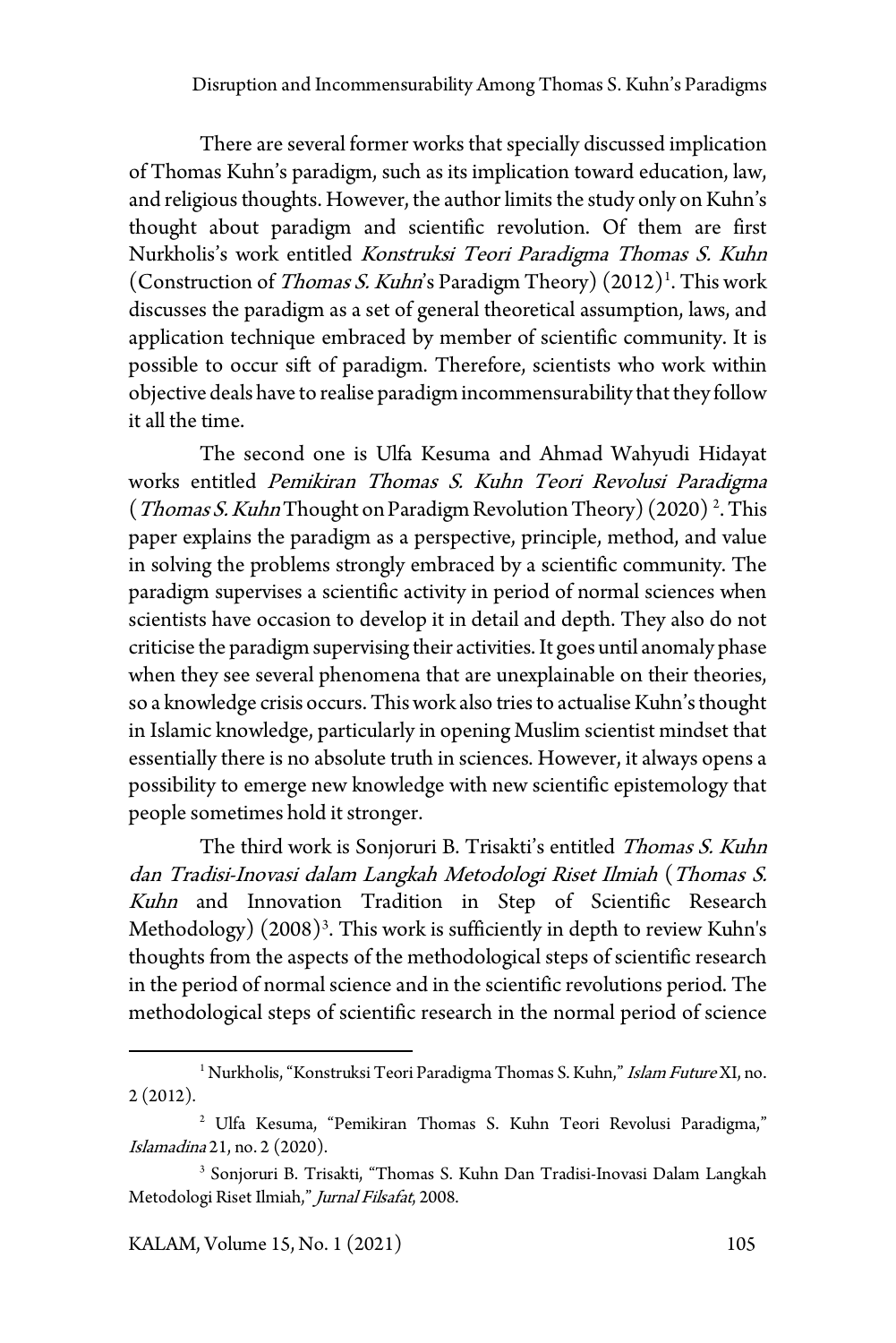aim at strengthening and developing a single applicable paradigm so that the resulted theoretical development is cumulative with a stronger attachment to tradition than the power of produced innovation. Meanwhile, the methodological steps of research in the scientific revolutions period aim at solving crises which the old paradigm cannot solve by solving it through the new paradigm, so that the resulting theoretical development is noncumulative with the power of innovation that is more prominent than the attachment to tradition. In the normal science period, knowledge is developed in a strict paradigm box, so that observations and experiments carried out in creating new theories are limited by existing paradigms and the resulted theory is obtained on the basis of pre-existing theories. It makes theory develops cumulatively. In the scientific revolutions, knowledge is developed through experimental ideas that are outside the paradigm held by the majority of scientists. Observations and experiments aim at testing any new ideas that attempt to solve the old paradigm crises. This makes the power of innovation very important and makes the attachment to tradition very weak.

Based on several former works, there are fundamental differences with this paper. The works of Nurkholis, Ulfa Kesuma and Ahmad Wahyudi Hidayat discuss more about the meaning of paradigms and scientific revolutions, especially in Ulfa Kesuma work there is additional implications of Kuhn's paradigm for Islamic scholarship. In contrast to the two (2) works mentioned above, Sonjoruri's work focuses more on innovation-traditions in the normal science period and the scientific revolutions period. Meanwhile, in this paper the author points out basic weaknesses of Kuhn's paradigms. First, the arguments for the history of science are always limited by space and time. Kuhn's idea is shifted to relativity, such as the idea of a standard or criterion for judging a paradigm. Second, another fundamental weakness of Kuhn's paradigms is related to an incommensurability of the inter-paradigm dialogue. Thus, the scientific world is patterned and structured in polarization among paradigms without any mediation among them.

The research is a library research, therefore the first step the researcher takes is collecting data on object of the research in particular. Data are collected by coding each subsystem of research data. The research is designed qualitatively in which while collecting the data, the researcher at once is analysing the data to understand the meaning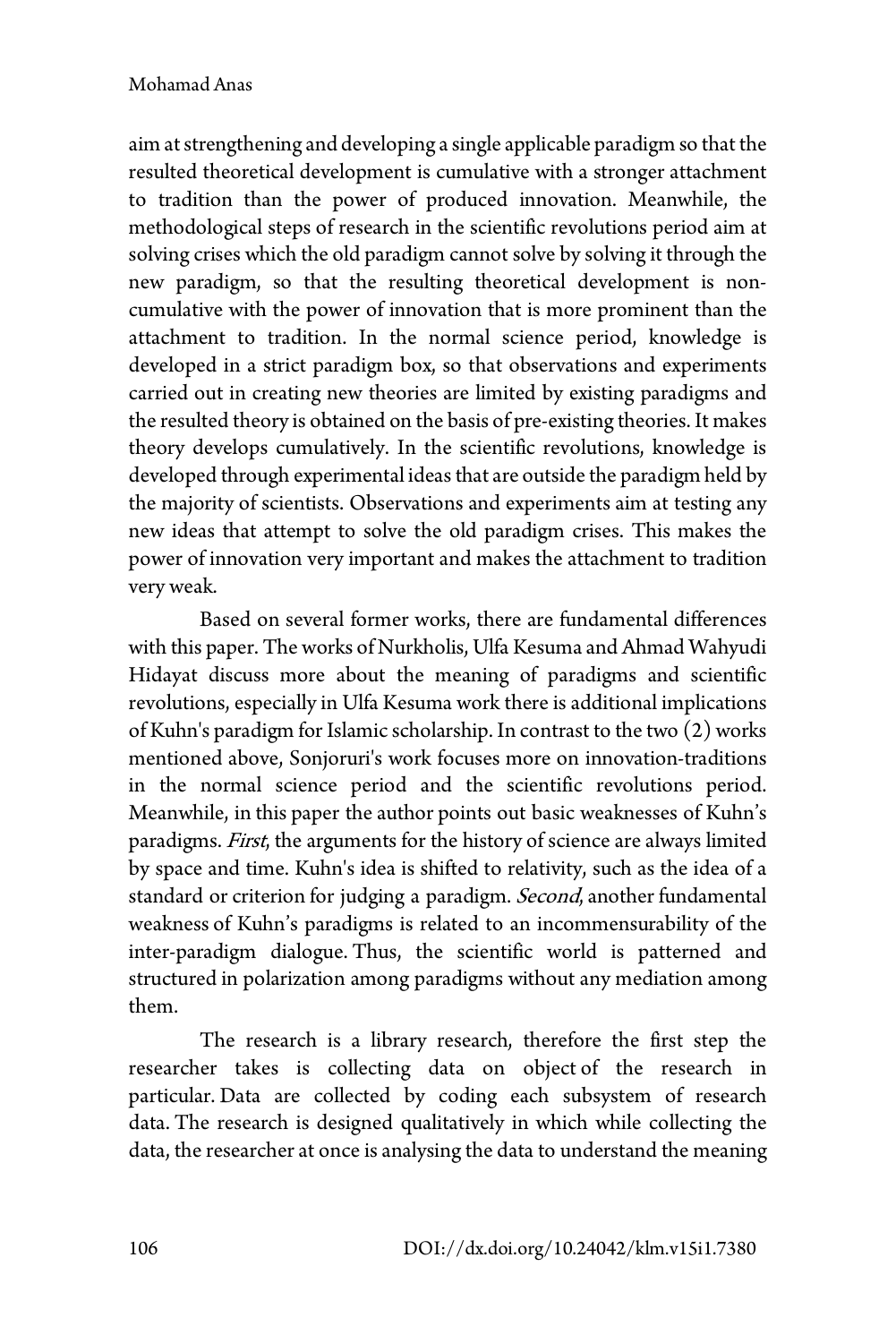and capture the essence of collected data category $\hbox{}^4.$  The data are step by step collected by: 1) recording data in quotation, namely recording data from the data source directly and accurately; recording the data on the data card in *paraphrase*, 2) recording and capturing the whole essence of the data then recording it on the data card, using sentences compiled by the researcher 3) recording data synoptically, namely recording data from data sources by making a summary $^{\mathfrak s}$ .

The used library sources are Kuhn's works entitled: The Structure of Scientific Revolution, Chicago: The University of Chicago Press, 1970<sup>[6](#page-4-2)</sup>; "The Relationship between History and History of Science" in Interpretative Social Science A Reader, Paul Rabinow and William M. Sullivar (ed.). London: University of California Press, 1[97](#page-4-3)9<sup>7</sup>; Struan Jacobs and Brian Mooney, Sociology as a Source of Anomaly in Thomas Kuhn's System Science, *Philosophy of the Social Sciences*, Vol. 27 No. 4, December 1997<sup>[8](#page-4-4)</sup>.

The collected data are analysed by using the following methods: 1) Interpretation method in which the first step is carried out by describing and revealing the essential meaning contained in the research object. Verbal data are analysed by revealing semantic meaning, then revealing the meaning of depth, essential or *deep structure<sup>[9](#page-4-5)</sup>* The essential meaning in logical criticism is, of course, not only at the empirical level, but also understanding the context behind the emergence of ideas, motives and even ideologies that are promoted in these ideas. 2) Analysis method which is used to objectively and critically analyse the concepts of revolution, incommensurability and others based on the meaning of the word<sup>[10](#page-4-6)</sup>. The analysis is only and purely

<span id="page-4-3"></span><sup>7</sup> Thomas S Kuhn, "The Relation Between History and History of Science," in Interpretatif Social Science A Reader, ed. William Rabinow, Paul, M. Sullivar (London: University of California Press, 1979).

<span id="page-4-4"></span><sup>8</sup> Struan Jacobs and Brian Mooney, "Sociology as a Source of Anomaly in Thomas Kuhn's System of Science," Philosophy of the Social Sciences 27, no. 4 (1997): 466-85.

<sup>9</sup> Poespoprodjo, *Interpretasi* (Bandung: Remaja Karya, 1987), 1.

KALAM, Volume 15, No. 1 (2021) 107

<span id="page-4-0"></span><sup>&</sup>lt;sup>4</sup> Kaelan, Metode Penelitian Kualitatif Bidang Filsafat (Yogyakarta: Paradigma, 2005), 159.

<span id="page-4-1"></span><sup>&</sup>lt;sup>5</sup> Kaelan, Metode Penelitian Kualitatif Bidang Filsafat (Yogyakarta: Paradigma, 2005), 160-161.

<span id="page-4-2"></span> $6$  Thomas S. Kuhn, The Structure of Scientific Revolutions, The Structure of Scientific Revolutions, 2013, https://doi.org/10.7208/chicago/9780226458106.001.0001.

<span id="page-4-6"></span><span id="page-4-5"></span><sup>&</sup>lt;sup>10</sup> J Sudarminta, "Diktat Epistemologi, Pengantar Ke Beberapa Masalah Pokok Filsafat Pengetahuan" (Jakarta, 2000, 103).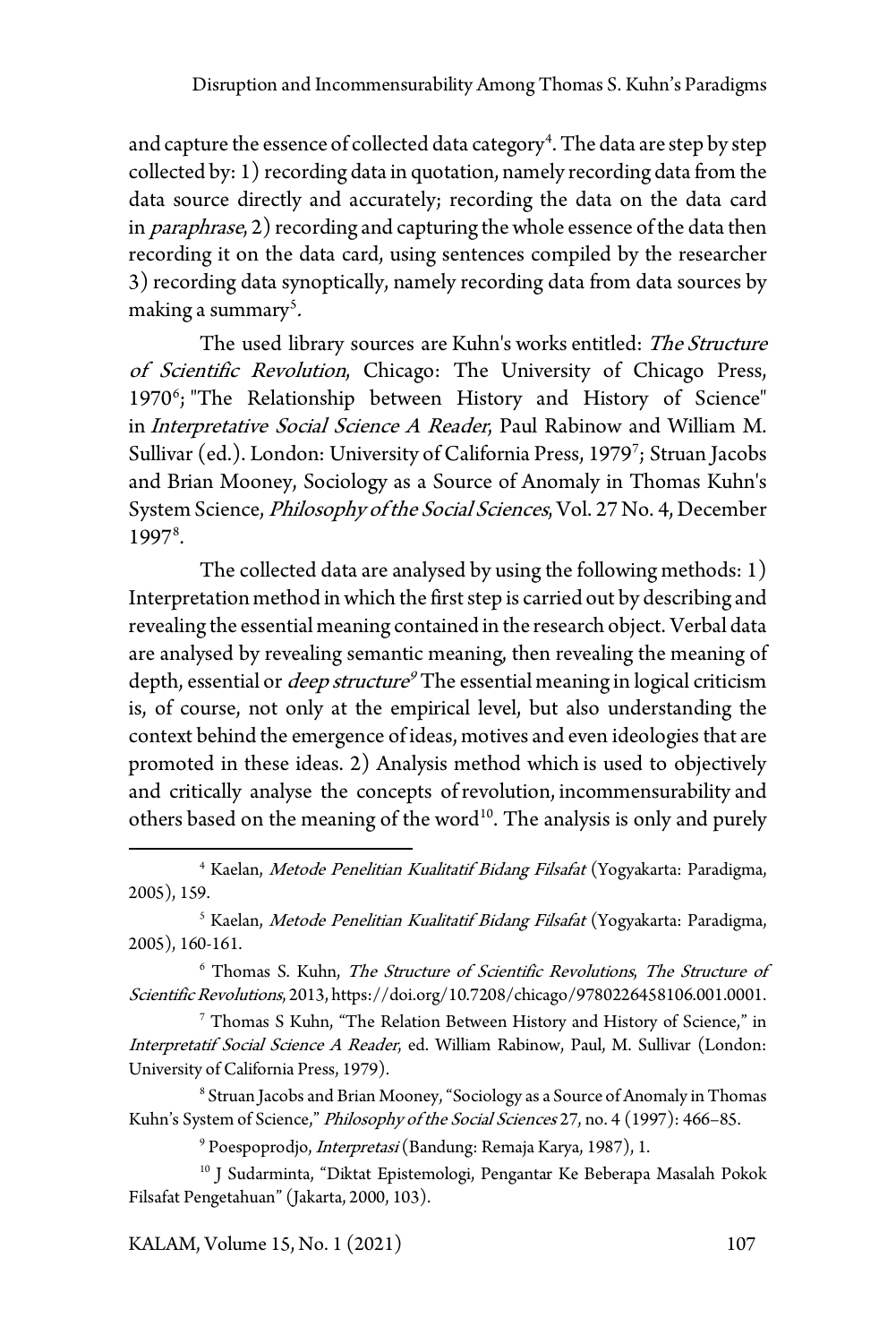based on reasoning. Analytical truth is considered, created, and sustained by abriter human decisions by using a concept that is merely implication of linguistic conventions. 3) Historical method that strives to link a thought with cultural, ideological, political and social historicity. The method also attempts to determine the historical periodization<sup>[11](#page-5-0)</sup>. The method is used to see the historicity of Kuhn's thought, especially in relation to the historical context in science. 4) Heuristic method i.e. the theory of finding a way to overcome a problem scientifically. Heuristics always precedes science. The science has to describe, explain, prove the path towards science (heuristics) although it does not include explicitly. Hence, heuristics is usually considered as a field that cannot be sharply matched. The field includes a large number of non-scientific factors, however it is important for the emergence of knowledge or science<sup>[12](#page-5-1)</sup>. Factors that have been considered as non-scientific are metaphysical assumptions, context of discovery, prejudice, and others. The author hopes that the discovery or novelty of the research will produce new offerings, especially in the fields of epistemology and methodology.

In general, methodical steps are first directed at interpreting the selected data according to the title of the paper. The first methodical step is expected to be able to deeply understand the ideas of the scientific revolution, as well as the theoretical basis or formal object used as a framework for analysis. The next step, the author uses is analysis method as a pre-condition in applying the historical method (historical thought).

# B. Theoretical Framework

The theoretical framework in this research uses Jurgen Habermas's communication theory. According to Habermas, the concept of communicative rationality contains three dimensions<sup>[13](#page-5-2)</sup>; namely: first, the relation between subject of knowledge and events and facts in the world; second, the relation between the subject and social actions in the world; the subject practically interacts with others; and finally the relation between

<span id="page-5-0"></span><sup>&</sup>lt;sup>11</sup> Charris Bakker, Anton, Zubair, *Metodologi Penelitian Filsafat* (Yogyakarta: Kanisius, 1990), 47.

<span id="page-5-1"></span><sup>&</sup>lt;sup>12</sup> Van Peursen, Fakta, Nilai, Peristiwa: Tentang Hubungan Ilmu Dan Etika, ed. A. Sonny Keraf, Terjemahan (Jakarta: Gramedia, 1990), 97.

<span id="page-5-2"></span><sup>&</sup>lt;sup>13</sup> Rick Roderick, Jurgen Habermas and Fundations of Critical Theory (New York: St Martin's Press, 1986), 113.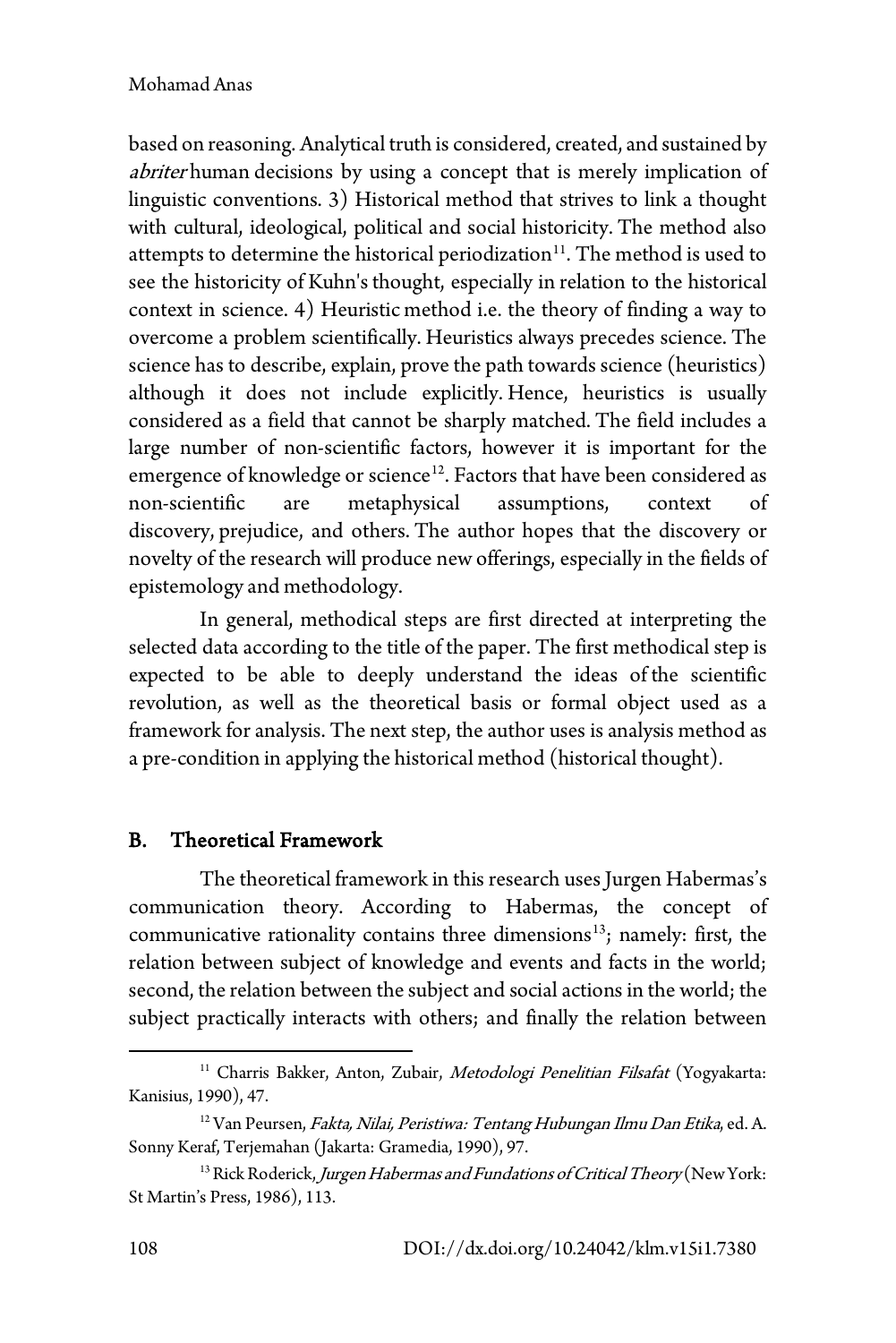subject's sufferings and desires (in Feurbach's terms) and its internal nature, its subjectivity and other subjectivities.

Formally, the concept of communicative rationality is explained in different ways, namely through the suitability of arguments. It is useful for evaluating established validity claims relating to the three dimensions of communicative action: external, community, and the internal realm.<sup>14</sup>

In the directed communication at external realm (cognitiveinstrumental realm), rationality contains expressions that underlie correct views and actions as well as an ability to learn from mistakes.<sup>[15](#page-6-1)</sup> The right argumentation pattern in this dimension is a theoretical discourse in which truth claims; the efficiency of teleological action is the subject of discussion. Meanwhile, in communication that leads to society (practical-moral area), rationality contains justification for actions that refer to established norms, carefully, especially in conflict situations, as well as in assessing debates from a 'moral view' oriented towards consensus.[16](#page-6-2) The appropriate pattern of argumentation for this dimension is practical discourse, claims of normative accuracy being a topic of discussion.<sup>[17](#page-6-3)</sup>

In the directed communication at the internal realm (the area of judgment and statement), rationality contains the desired and needed nature interpretation (like any other). It is the standard stipulated culturally, and even more, in adopting a reflective attitude towards their value standards.<sup>[18](#page-6-4)</sup> Here a universal agreement cannot be expected, so the type of argumentation is not with discourse but with aesthetic criticism. The adequacy of value standard is a topic of conversation in this context.<sup>[19](#page-6-5)</sup> To Habermas, the arguments reproduced in the psychoanalytic dialogue also reside in this dimension (the internal realm). In this context, rationality contains the willingness and ability to free itself from illusions (not a false fact), which comes from self-deception.<sup>[20](#page-6-6)</sup> This type of argument through

<span id="page-6-6"></span>KALAM, Volume 15, No. 1 (2021) 109

<sup>&</sup>lt;sup>14</sup> Ibid, 114.

 $15$  *Ibid*, 114.

<span id="page-6-3"></span><span id="page-6-2"></span><span id="page-6-1"></span><span id="page-6-0"></span> $16$  Jurgen Habermas, Theory of Communication Action (1): Reason and the Rationalization of Society (Boston: Beacon Press, 1984), 19.

 $17$  Ibid, 19.

<sup>&</sup>lt;sup>18</sup> Roderick, Jurgen Habermas and Fundations of Critical Theory, 114-115.

<span id="page-6-5"></span><span id="page-6-4"></span><sup>&</sup>lt;sup>19</sup> Habermas, *Theory of Communication Action (1): Reason and the* Rationalization of Society, 20.

<sup>&</sup>lt;sup>20</sup> Roderick, Jurgen Habermas and Fundations of Critical Theory, 114-115.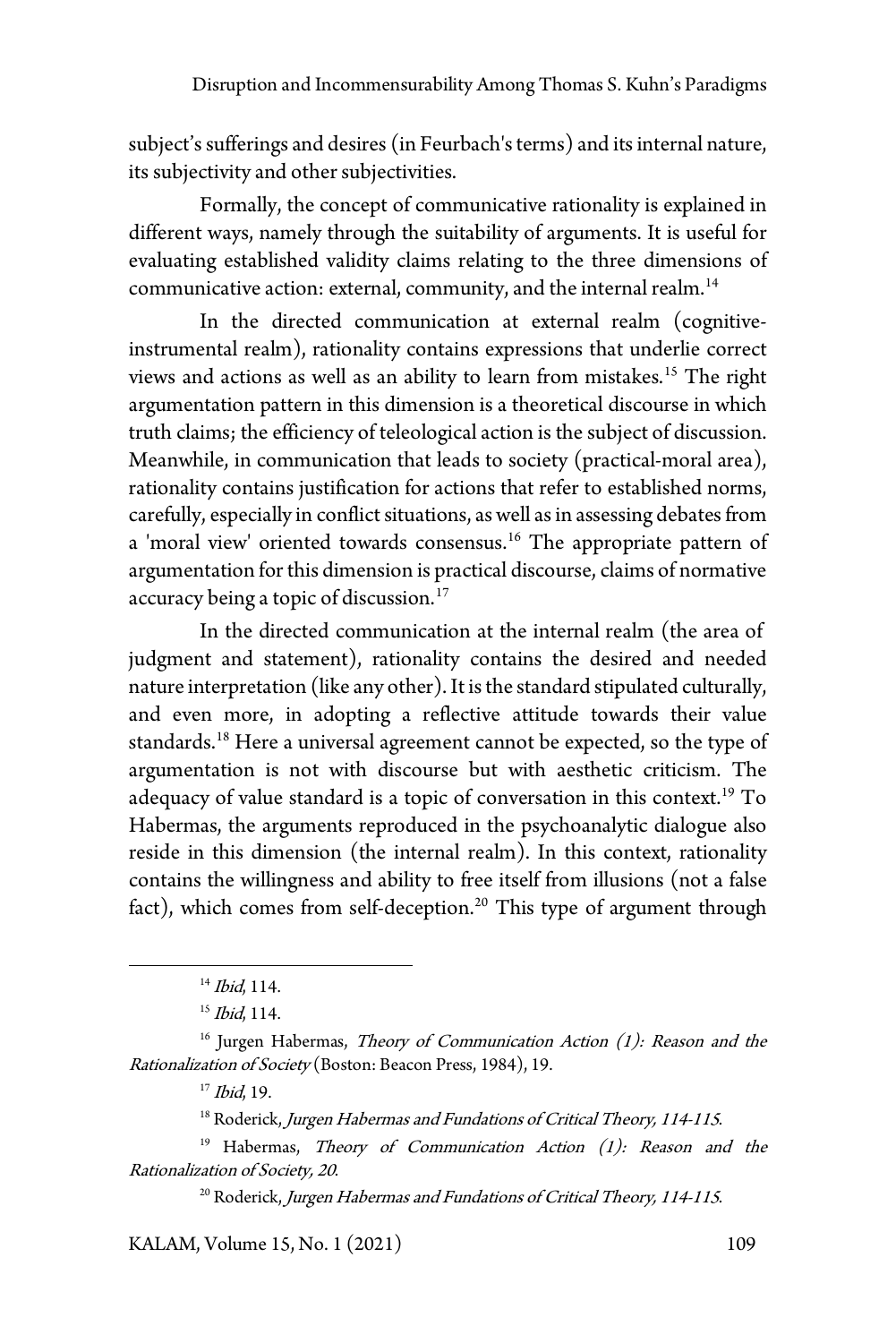#### Mohamad Anas

therapeutic critique helps clarify systematic self-deception.<sup>[21](#page-7-0)</sup> Finally, in the communication directed at the language itself, rationality here seeks to overcome communication disorders through reading in order to bring understanding and reflect linguistic rules. Both, the comprehensiveness of symbolic expressions and the meaning of these expressions can be tested reflectively.<sup>[22](#page-7-1)</sup> The right type of argumentation in this dimension is to explain clearly (explicative discourse), where it can be understood and formed from symbolic expressions that are no longer considered naive, but are clearly the subject of discussion.<sup>[23](#page-7-2)</sup>

Apart from Habermas's communication theory, another used theory is the legitimacy of Lyotard's scientific knowledge. In analysing the legitimacy of science in post-industrial society, Lyotard uses a language game 'borrowed from' Wittgeistein. According to Lyotard's interpretation toward Wittgenstein's language game concept, language is not a single phenomenon, homology, i.e. totalizing the system in a single language, but a historical phenomenon which has locally and specifically basic character. We cannot judge one language game by measuring another language game.<sup>[24](#page-7-3)</sup> Lyotard emphasizes the importance of rhetorical and competitive aspects in every language game. The interaction among language games is marked by a tendency to conquer one another. Each resulted language expressions can be seen as a kind of "political act" to dominate other language acts. In the language system, the marker presupposes verbal speech, namely speaking. Talking means "fighting" or "struggling" in a language game traffic struggle. Therefore, something considered to be radically democratic is a strategy of activating paralogy, namely the recognition of various languages. The main point is that a movement is needed to undermine the established and dominant language game by activating differences, as well as making continuous innovation and experimentation.<sup>[25](#page-7-4)</sup>

<span id="page-7-0"></span><sup>&</sup>lt;sup>21</sup> Habermas, *Theory of Communication Action (1): Reason and the* Rationalization of Society, 21.

 $^{22}$  Roderick, Jurgen Habermas and Fundations of Critical Theory, 115.

<span id="page-7-2"></span><span id="page-7-1"></span><sup>&</sup>lt;sup>23</sup> Habermas, *Theory of Communication Action (1): Reason and the* Rationalization of Society, 22.

<span id="page-7-3"></span><sup>&</sup>lt;sup>24</sup> Rizal Mustansir, Filsafat Analitik, Sejarah Perkembangan Dan Peranan Para Tokohnya (Yogyakarta: Pustaka Pelajar, 2001), 112.

<span id="page-7-4"></span><sup>&</sup>lt;sup>25</sup> I Sugiharto, Postmodernisme, Tantangan Bagi Filsafat (Yogyakarta: Kanisius, 1996), 58.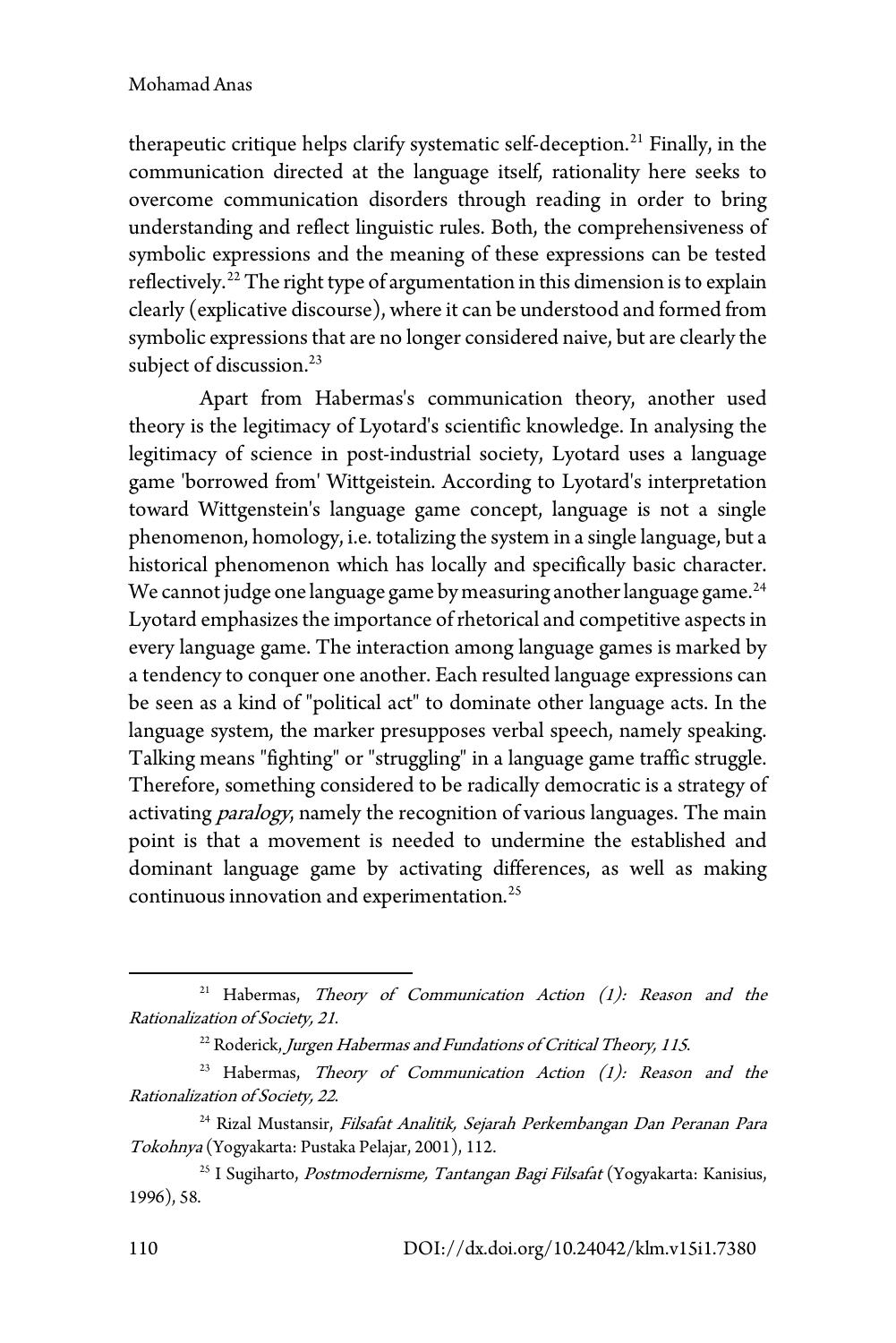There are three characteristics for every language game. First, each rule in the game does not get legitimacy from itself but it is the result of a contract among the players (explicitly or not). Second, if there is no rule, there is no game; a small modification of a rule will change the game. Third, each statement must be considered as a "move" in the game. The third characteristic is used by Lyotard as the first principle that underlies the whole method: issuing a statement (move) is fighting - in the context of a game - and the act of issuing such a statement is in the domain of "general agonistics" (a fight statement / argumentation). The principle of "statement struggle" leads Lyotard to the second principle, namely that social ties in society consist of "move-move" of language.<sup>[26](#page-8-0)</sup>

# C. Criticism on the Incommensurability and Incommensurability of Paradigms

According to Kuhn, change and development of science are not based on empirical proving to know that a theory is wrong. However, the development of science occurs precisely through the scientific revolution and based on the history of science. Kuhn considers that the progress nature of science in revolutionary period is noncumulative, while in normal science period, the science is evolutionary or cumulative. However, Kuhn emphasizes more on which the nature of science is revolutionary and accumulative.

Essentially, Kuhn opposes the thesis of science unity that has been adopted by positivism and been leaved by Popper. According to him, science is not one but plural; scientists actually work under one paradigm which contains ontological and methodological assumptions, and value structure. So, what is a paradigm? The special term, Thomas S. Kuhn uses has so many meanings. There are at least 22 definitions. However, the definition of a paradigm can be summarized into three meanings: *first*, the conceptual framework for classifying and explaining physical objects of universe. Second, it is a benchmark for specifying the appropriate methods,

<span id="page-8-0"></span><sup>26</sup> H. Dwi Kristanto, "Ketidakpercayaan Terhadap Metanarasi Kondisi Postmodern," DriyarkaraXXV, no. 3 (2002), 8.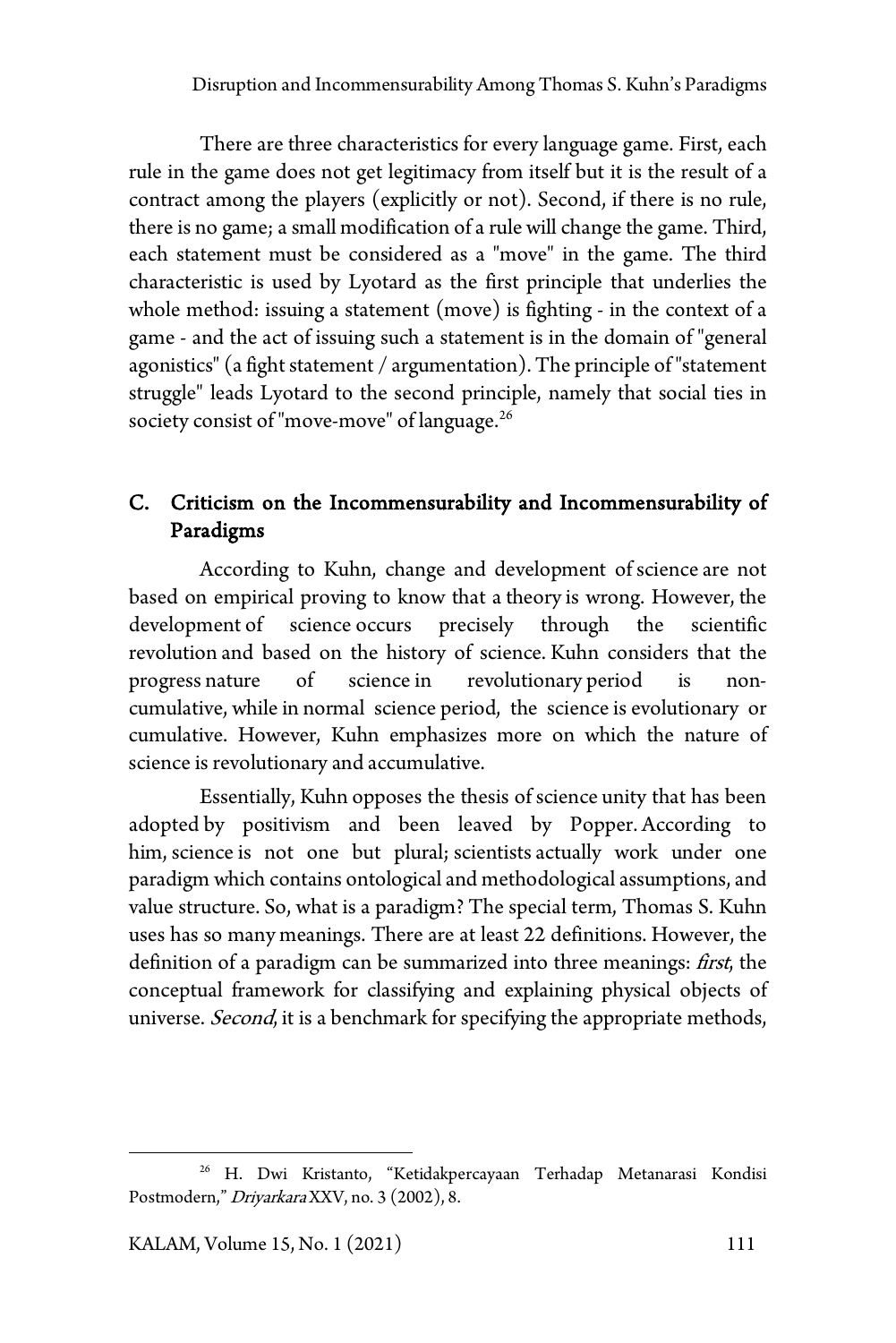techniques and instruments used in researching the relevant object. Third, it sis an agreement about legitimate cognitive goals $27$ 

One simple example to illustrate the definition is that positivism is a paradigm. Positivism embraces the ontological assumption of a Newtonian mechanical universe; methodological assumptions of distance observation; and the value structure of glorifying objectivism. Positivism paradigm does not derive its legitimacy inter-subjectively but objectively. Positivism is valid because there is an academic community that upholds it and continues to reproduce it. Paradigm becomes a conceptual framework in perceiving the universe. It means that there are no neutral observations. All perceptual experiences of individuals has always been shaped by the used conceptual framework. For example, Aristotle saw the motion of a falling object as a straight line, while Newton perceived it as a pendulum motion. According to Kuhn, it was due to the different paradigms the both adopted. Aristotle and Newton adopted different ontological assumptions about the universe.

In Popper period, the debate in the science philosophy discourse is on the science progress. Popper believes thatscience moves in an evolutionary direction toward the truth. Popper believes that there is a cognitive accumulation that allows for rational comparisons between one theory and another. It means that there is a continuity between one theory and another. Kuhn rejects Popper's ideas and proposes the principle of incommensurability. The principle also opposites the continuity among theories. It is impossible, because they work under their respective paradigms. The scientists are guided by their paradigm in formulating the problem, research patterns, and so on.

In order to understand well concepts of discontinuity and incommensurability, it is necessary to firstly understand Kuhn's thought about the progress of science. To Kuhn, the progress of science begins from competitive struggle for the theory to gain inter-subjective legitimacy of the science community. The theory that gains social legitimacy will emerge as a paradigm. This is the normal science period where there are only justifications according to the paradigm assumptions adopted by the community. So, how can pluralism of reasoning and conceptual framework

<span id="page-9-0"></span><sup>&</sup>lt;sup>27</sup> John Tresch, "On Going Native: Thomas Kuhn and Anthropological Method," Philosophy of the Social Sciences, 2001, https://doi.org/10.1177/004839310103100302, 303-305. See also D G Adian, Menyoal Objektivisme Ilmu Pengetahuan: Dari David Hume Sampai Thomas Kuhn (Penerbit Teraju, 2002) , 86.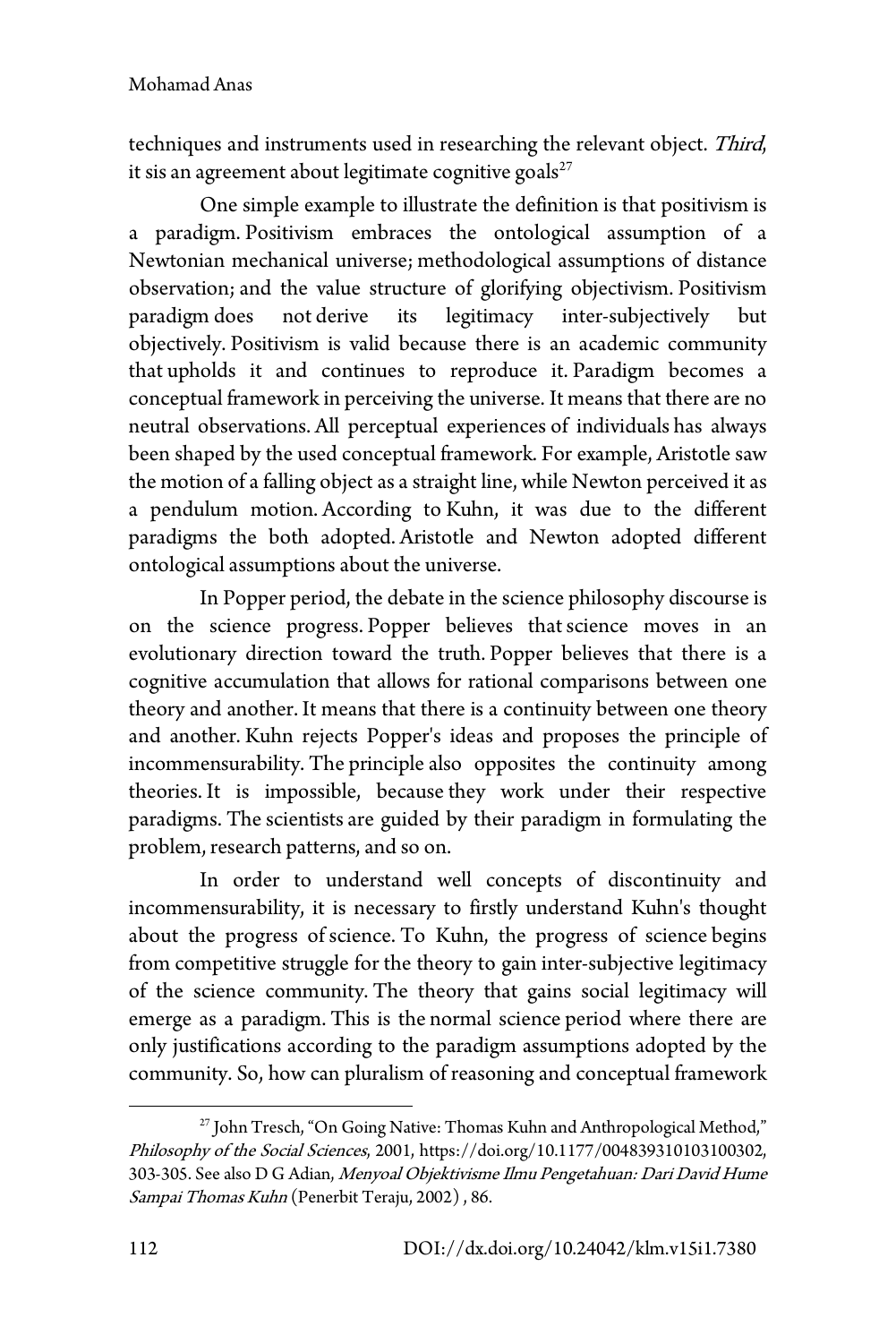reach consensus in a scientific community? Kuhn says that it occurs due to family likeness, a concept Wittgenstein puts forward to explain his thought in the language philosophy. Each member of the family is not one hundred percent similar to each other, although there are similarities that make them can be called as one family.

Kuhn states in his book entitled The Structure of Scientific Revolution that the seeds of science first appear as individual activities and then they proceed to normal science. However, anomalies which indirectly destroy normal science then appear. Such anomalies cause a crisis which then forces the scientists to radically question ontological and methodological basics, and used values. In the end, this critical reflection produces a new paradigm in order to overcome the anomaly where the new paradigm emerges is completely different from the old one. These methodical steps of Kuhn's thought are known as the scientific Revolution<sup>[28](#page-10-0)</sup>.

Schematically, Kuhn's scientific revolution can be described as follows:



The steps of Kuhn's science revolution can be explained as follows: a wide variety fragmented and disorganized activities that initiate forming the science is eventually structured and directed up to one time when single paradigm is embraced by the science community  $29$ . At the first stage, the collected facts are not complete, therefore the explanation has to be taken from the outside, metaphysics, other sciences or from personal and historical events. It is not surprising that at the early development of any

<sup>&</sup>lt;sup>28</sup> Kuhn, Struct. Sci. Revolutions, 141-154.

<span id="page-10-1"></span><span id="page-10-0"></span><sup>&</sup>lt;sup>29</sup> A F Chalmers, *Apa Itu Yang Dinamakan Ilmu?: Suatu Penilaian Tentang Watak* Dan Status Ilmu Serta Metodenya (Hasta Mitra, 1983), 94.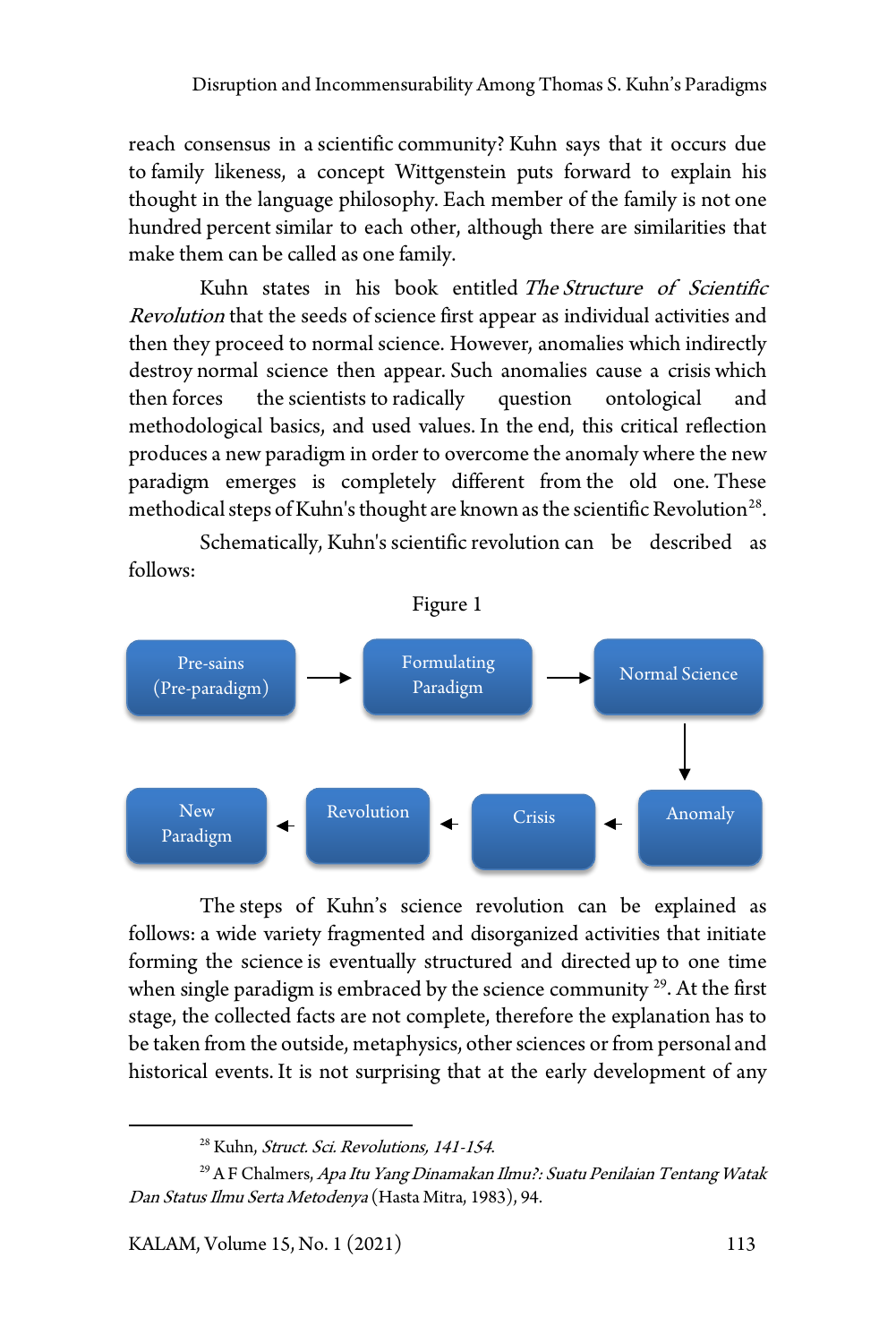sciences, different people can explain or interpret any same symptoms in a different way. In the end, these differences slowly compete and disappear in long period and then it occurs as a paradigm $30$ . A single paradigm emerges as an authoritative reference in every step of the scientific practitioners. The survive groups that do not adapt will gradually be evicted and thrown off the circle of paradigm.

If the paradigm has already gained a legitimacy from the scientific community, all scientific activities such as research will be around the paradigm. Scientific activities in this period referred to as the normal science. According to Kuhn, research in the normal science era is aimed at articulating the symptoms and theories, the paradigm has presented<sup>[31](#page-11-1)</sup>. Normal science can be stated as a *puzzle solving* and everything is directed by paradigm $32$ .

Normal science is a research that is firmly based on one or more past scientific achievements. Scientific achievements that certain scientific societies at one time can be claimed as providing the foundation for further practice. Today the achievements are recounted, although it is difficult to find them originally in elementary and advanced science textbooks. The textbooks describe in detail the accepted theory; they explain many or all the successful applications; and they compare those applications with experiments and observations.<sup>[33](#page-11-3)</sup>

Furthermore, if a scientist accepts a particular paradigm, his research will be aimed at answering problems arising from the paradigm. At one time, the paradigm stops proposing questions; many oddities or many phenomena, the theory cannot explain, appear. Thus, it is called as anomaly<sup>34</sup>. If the anomalies accumulate and reach the higher quality, a crisis will emerge.

In times of crisis, the paradigm is paralyzed and unable to answer problems completely. In such conditions the paradigm is revisited, and in turn a new paradigm will emerge. If new paradigms emerge, it will produce

<span id="page-11-1"></span><span id="page-11-0"></span><sup>30</sup> Ferry Susanto, "Thomas S. Kuhn: Relativis Epistemologis?," XXV (Jakarta, n.d.), 41.

<sup>&</sup>lt;sup>31</sup> Kuhn, *Struct. Sci. Revolutions*, 23.

<sup>&</sup>lt;sup>32</sup> Kuhn, "The Relation Between History and History of Science., 472"

<sup>33</sup> Zainal Abidin Bagir, "Hand out Kuliah Filsafat Kealaman," 2008.

<span id="page-11-4"></span><span id="page-11-3"></span><span id="page-11-2"></span><sup>&</sup>lt;sup>34</sup> R Verhaak, C., Haryono Imam, Filsafat Ilmu Pengetahuan (Jakarta: Gramedia Pustaka, 1989), 165.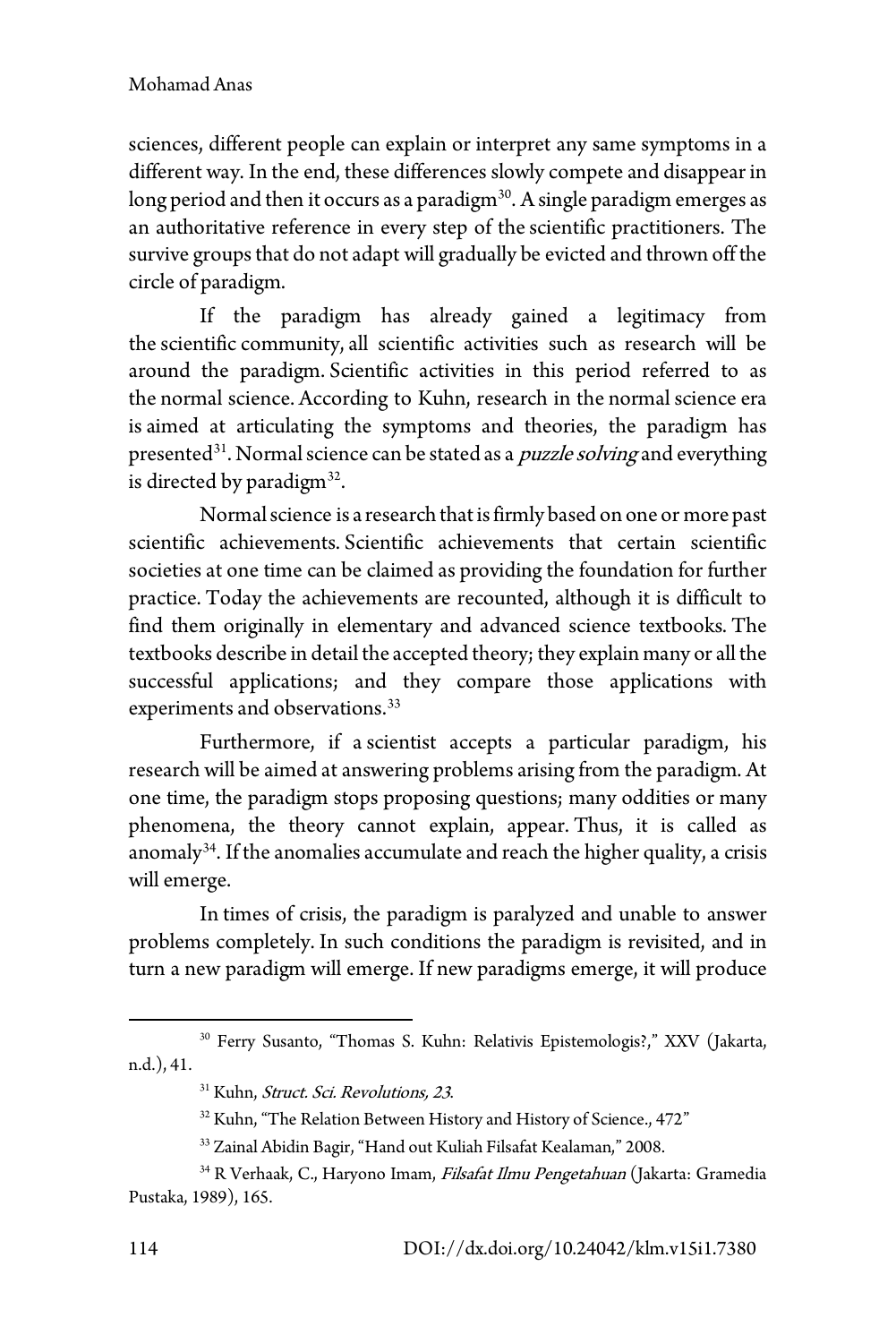theories that were never thought before. The shift between the old paradigm and the new one is called by Thomas S. Kuhn a "scientific revolution". The crisis arises when normal science undergoes anomalies. It means that the single paradigm that has been glorified so far is unable to solve the arising problems. Scientists question the ontological, epistemological and axiological basics of the paradigm.

A new paradigm is born when science is in crisis. The crisis, to Kuhn, is a necessary and important precondition for the emergence of new theories. All crises in science end in one of three ways: (1) that normal science is sometimes able to deal with problems that generate crises even though the paradigm has ended. (2) On other occasions, problems will survive without solution, even using radically new approaches. Up to that point, scientists hide away the problem for future generations who were more sophisticated. (3) A crisis then ends when a new paradigm candidate and a struggle in which new paradigm can be accepted by the scientific community appear<sup>[35](#page-12-0)</sup>.

The author in this context states that there are at least two main critics: namely regarding Kuhn's main idea of incommensurability among competing scientific concepts or languages; then Kuhn's idea of absolute and extreme discontinuity among competing paradigms. Kuhn's conceptual relativism lies in the keyword that every scientific paradigm is incommensurable.<sup>[36](#page-12-1)</sup> Thus, Kuhn has to suppose that the entire language of observation applied by a paradigm characterizes the data carefully and does not allow the meaning of the paradigms to be separated. Competing paradigms are shackled by language and its own observations. Everything the paradigm does requires specific and untranslatable theoretical concepts. As a result, competing paradigms cannot explain the same observational data or answer the same questions about them, because there is no common language between the two competing paradigms and there is no communication between the two paradigms. At this level, Kuhn fails because assuming transition or leaping a belief from one paradigm to a new one is regarded as a more plausible. The authors precisely consider it as something non-scientific or irrational. Another thorny problem facing Kuhn is whether the new paradigm that is emerging provides a better explanation?

<sup>35</sup> Susanto, "Thomas S. Kuhn: Relativis Epistemologis?", 43

<span id="page-12-1"></span><span id="page-12-0"></span><sup>36</sup> Sudarminta, "Diktat Epistemologi, Pengantar Ke Beberapa Masalah Pokok Filsafat Pengetahuan", 25.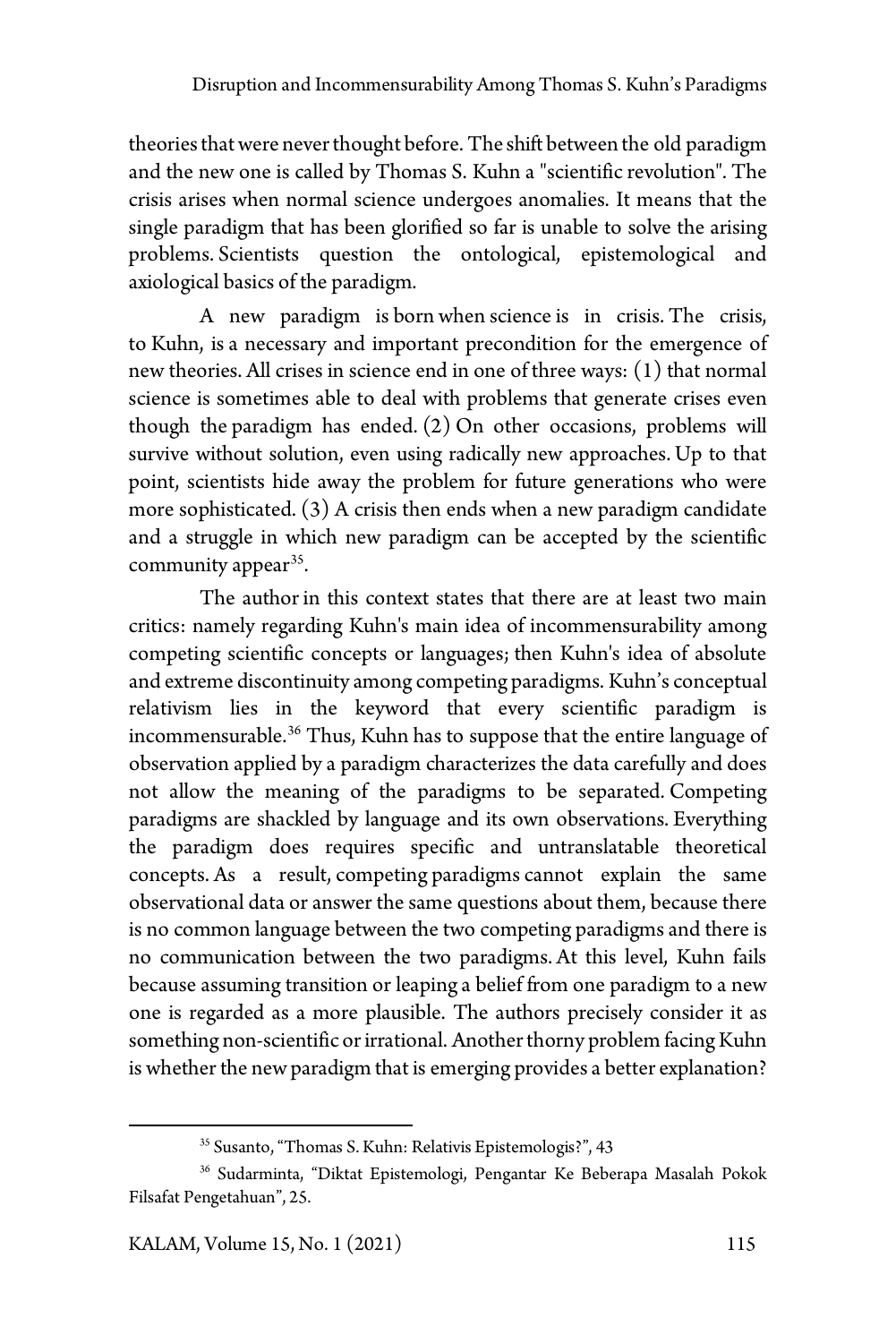According to Kuhn, competing incommensurable paradigms are caused by the fact that they do not speak in the same language, but they only have the same study material so that they can still be meaningfully compared. At this point, Kuhn mentions a number of criteria that can be used to judge whether a theory is better than its competitors. These criteria include: "accuracy of forecasts, especially quantitative forecasts; a balance between the core of daily problems and the problem of expertise, as well as the number of problems that have been solved"<sup>37</sup>. Such criteria create the values in the scientific community. So, the methods used by the values "must at the end of the analysis be psychological and sociological"[38](#page-13-1).

Kuhn states that the most valid and high standard is the agreement of the scientific community<sup>39</sup>. It means that whether a theory is better than another, must be judged relatively according to the standards accepted by the local community. In author's opinion, these standards are typically different according to the cultural and historical conditions of each society. Kuhn's relativism appears in his Postcript in The Structure of Scientific Revolution. According to him, "Scientific knowledge, like language, is intrinsically the common property of a community, otherwise it means nothing. To understand it, we need to recognize the specific characteristics of the community that created and used it. [40](#page-13-3) Thus, Kuhn is actually a value relativist. However, the accusation as a relativist is totally rejected by Kuhn himself. He argues that: 'the letter scientific theory is better than the previous theory atsolving problems that exist in different environments in which they were applied. According to him, this is not a relativist position, it shows his belief in scientific progress<sup>41</sup>. Based on the statement, it seems that Kuhn wants to specify a universal criterion for judging the usefulness of a theory, namely the ability to solve problems.

The author considers that the position is very difficultly maintained, because Kuhn asserts that judgment based on problem-solving abilities "does not compel individually or collectively" as far as related to the relative utility of competing paradigms. Isn't Kuhn led on a relative position

<sup>&</sup>lt;sup>37</sup> Kuhn, Struct. Sci. Revolutions, 154.

<span id="page-13-4"></span><span id="page-13-3"></span><span id="page-13-2"></span><span id="page-13-1"></span><span id="page-13-0"></span><sup>&</sup>lt;sup>38</sup> T. A. A. Broadbent, I. Lakatos, and A. Musgrave, "Criticism and the Growth of Knowledge," The Mathematical Gazette, 1972, https://doi.org/10.2307/3613721, 21.

<sup>&</sup>lt;sup>39</sup> Kuhn, *Struct. Sci. Revolutions*, 97.

<sup>40</sup> Kuhn, 210.

<sup>41</sup> Kuhn, 206.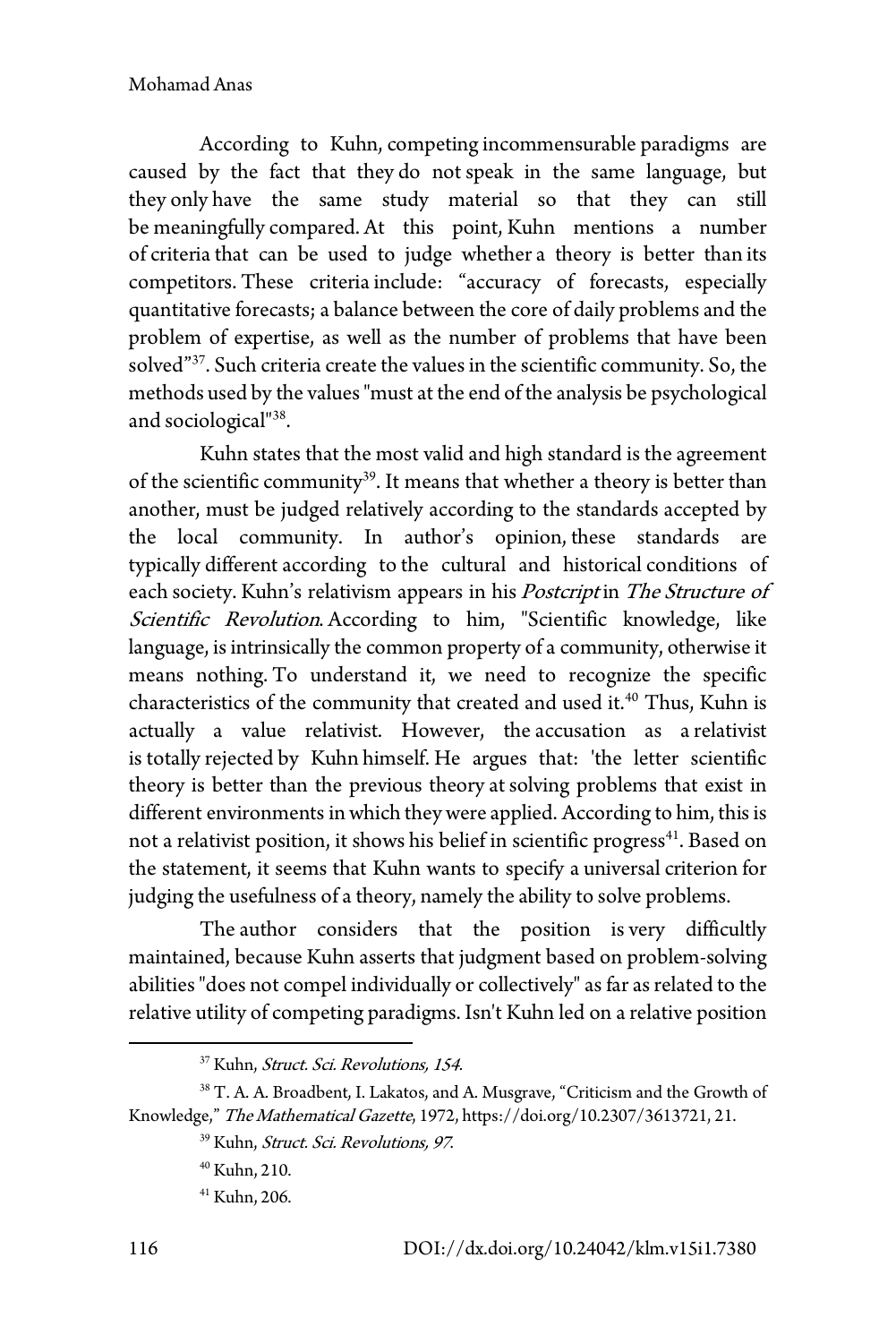again? According to Kuhn, aesthetic considerations (which assumes that the new theory is 'neater', 'more suitable', and 'more simple' than the old one) can sometimes be prescriptive<sup>[42](#page-14-0)</sup>

Kuhn still refuses a claim that he is a relativist who was anti- scientific advancement. According to him, if succession of the paradigm is not understood as a progress, differentiation of the preparadigm and the paradigm loses its significance. The movement from fierce competition which contains hundreds of reasoning and conceptual frameworks creates a paradigm which is legally accepted and becomes pervasive by showing the progress of science.

There are value sanctions in a scientific community to guide the choices made by individual scientists, including accuracy, scope, utility and so on. The scientists who hold on the values that can make different choices in the same concrete situation, because scientists in the same situation may differ in assigning different weights to values, and may apply the same criteria differently in the same context. Kuhn states: "It is difficult to find any other criterion that so clearly defines a field as science<sup>"[43](#page-14-1)</sup>

It is impossible to compare one paradigm with another in related to the problem of paradigm incommensurability. Paradigm is an artificial universe; hence it's useless to compare the two paradigms, because we are talking about two different universes. Therefore, there is Kuhn's relativistic dictum to know: "the two scientists who work on two different paradigms are in two different worlds". Kuhn celebrates paradigmatic pluralism. Kuhn's incommensurability concept that scientists are imprisoned in a prison they create. The Kuhn's concept constitutes a concept of theoretical truth which has no relevance in the practise field because of the absence of dialogue among paradigms. In author's opinion, the competing paradigms are absolutely and extremely discontinuous due to discuss overall the same study topics and both offer contradictory answers logically. However, Kuhn presumes that the discontinuity of the competing paradigm is far from radical, because it discusses some of the same study topics and can offer mutually disagreeing answers.

<span id="page-14-2"></span><span id="page-14-1"></span><span id="page-14-0"></span>Kuhn states: "Science is a social product and a product of the scientific community". [44](#page-14-2) According to the author, the universe is not merely

<sup>42</sup> Kuhn, 206.

<sup>43</sup> Kuhn, 206.

<sup>44</sup> Kuhn, "The Relation Between History and History of Science", 229.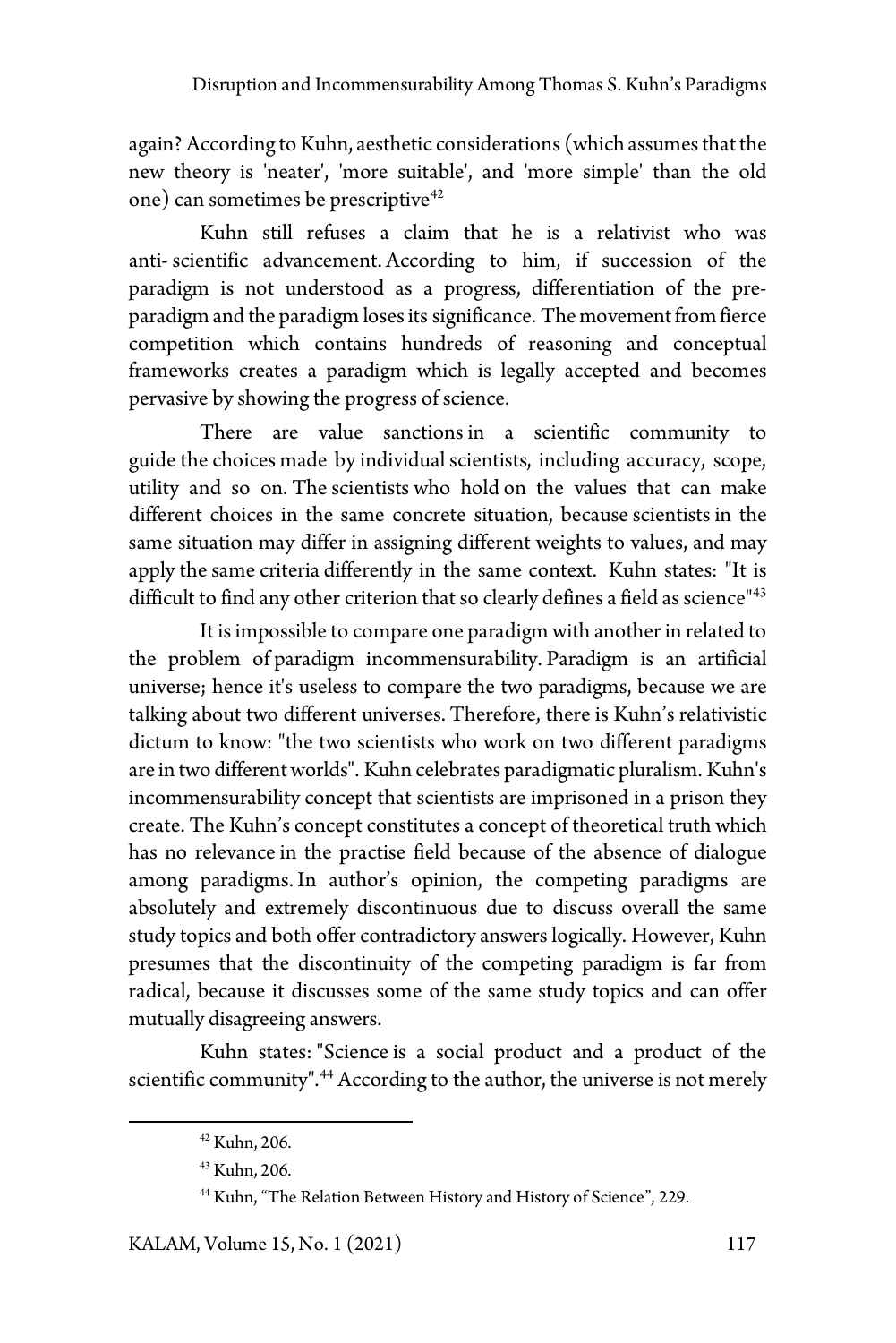### Mohamad Anas

a social construction as Kuhn believed. The universe has two domains; the first is a transitive domain, the domain in which social processes affect the universe, and no object can be separated from the representations we use (theory, method, language and so on); the *second* is a intransitive domain, the domain of natural objects independent of human construction. The distinction is supposed to be a basis that not all science is awakened from a social product.

## D. Conclusion

As a result, Kuhn's great project on the revolution of science actually works on three levels of meanings. First, it is unique that the revolution of science is the field of science on changes in the scientific concepts. Second, it works on a wider scientific element, because it brings changes in understanding universe. Third, it is philosophical, namely as part of a shift of Western society's understanding the values. Meanwhile, incomemensurability among paradigms or competing paradigms does not always occur, because the two paradigms may in fact operate within their respective frameworks. Presumably, it is eligible to understand the concept of Lyotard's *paralogy* that each paradigm has its logic 'games' which should not be mutually negated because of the only an aim at legitimizing science. []

## References

- Adian, D G. Menyoal Objektivisme Ilmu Pengetahuan: Dari David Hume Sampai Thomas Kuhn. Penerbit Teraju, 2002. https://books.google.co.id/books?id=EFwoywAACAAJ.
- Bagir, Zainal Abidin. "Hand out Kuliah Filsafat Kealaman," 2008.
- Bakker, Anton, Zubair, Charris. Metodologi Penelitian Filsafat. Yogyakarta: Kanisius, 1990.
- Broadbent, T. A. A., I. Lakatos, and A. Musgrave."Criticism and the Growth of Knowledge." The Mathematical Gazette, 1972. https://doi.org/10.2307/3613721.
- Chalmers, A F. Apa Itu Yang Dinamakan Ilmu?: Suatu Penilaian Tentang Watak Dan Status Ilmu Serta Metodenya. Hasta Mitra, 1983. https://books.google.co.id/books?id=2JdEAQAACAAJ.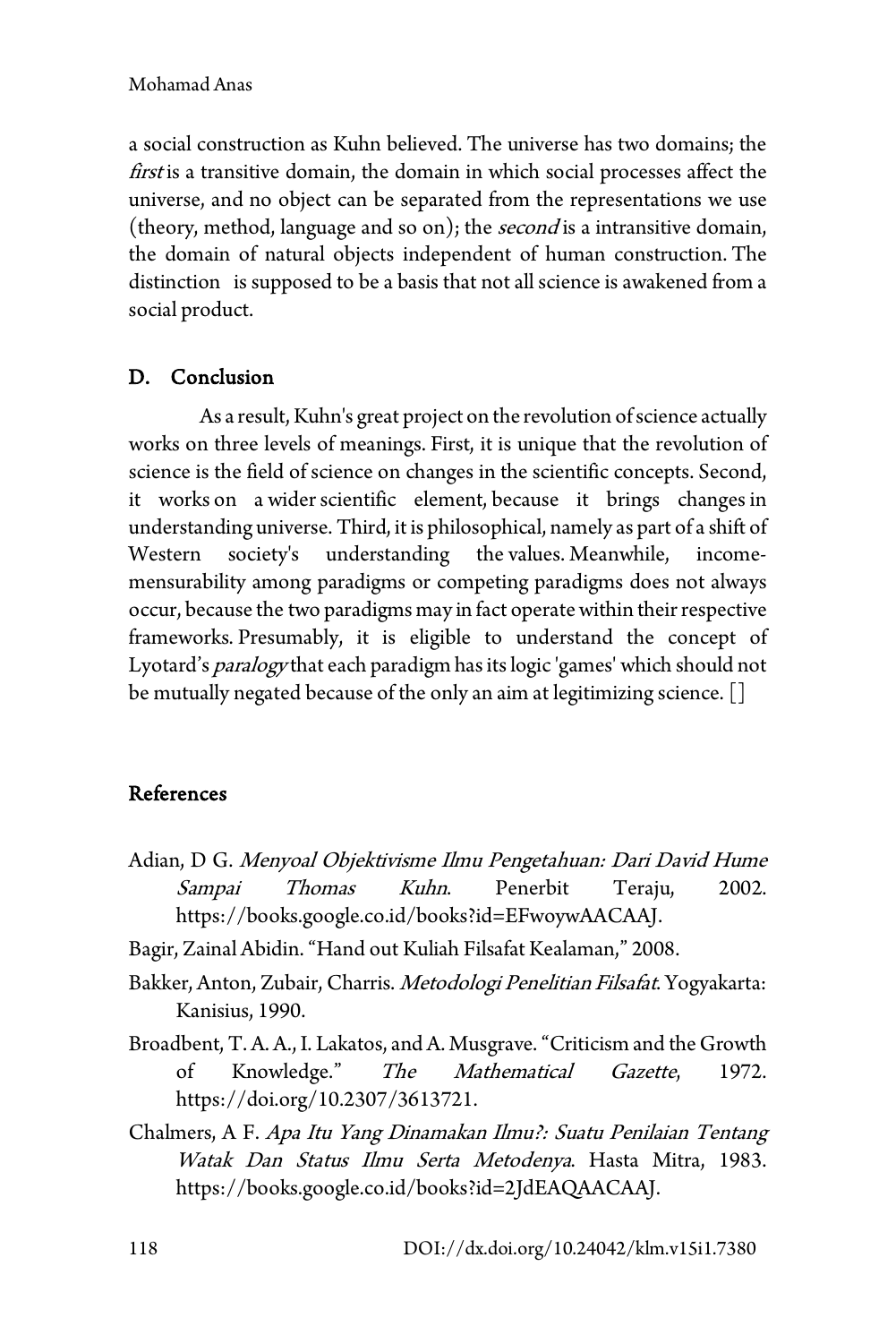- Habermas, Jurgen. Theory of Communication Action  $(1)$ : Reason and the Rationalization of Society. Boston: Beacon Press, 1984.
- Jacobs, Struan, and Brian Mooney. "Sociology as a Source of Anomaly in Thomas Kuhn's System of Science." Philosophy of the Social Sciences 27, no. 4 (1997): 466–85.
- Kaelan. Metode Penelitian Kualitatif Bidang Filsafat. Yogyakarta: Paradigma, 2005.
- Kesuma, Ulfa. "Pemikiran Thomas S. Kuhn Teori Revolusi Paradigma." Islamadina 21, no. 2 (2020).
- Kristanto, H. Dwi. "Ketidakpercayaan Terhadap Metanarasi Kondisi Postmodern." *Driyarkara* XXV, no. 3 (2002).
- Kuhn, Thomas S. The Structure of Scientific Revolutions. The Structure of Scientific Revolutions. 2013. https://doi.org/10.7208/chicago/9780226458106.001.0001.
- Kuhn, Thomas S. "The Relation Between History and History of Science." In Interpretatif Social Science A Reader, edited by William Rabinow, Paul, M. Sullivar. London: University of California Press, 1979.
- Mustansir, Rizal. Filsafat Analitik, Sejarah Perkembangan Dan Peranan Para Tokohnya. Yogyakarta: Pustaka Pelajar, 2001.
- Nurkholis. "Konstruksi Teori Paradigma Thomas S. Kuhn." Islam Future XI, no. 2 (2012).
- Peursen, Van. Fakta, Nilai, Peristiwa: Tentang Hubungan Ilmu Dan Etika. Edited by A. Sonny Keraf. Terjemahan. Jakarta: Gramedia, 1990.
- Poespoprodjo. Interpretasi. Bandung: Remaja Karya, 1987.
- Roderick, Rick. Jurgen Habermas and Fundations of Critical Theory. New York: St Martin's Press, 1986.
- Sudarminta, J. "Diktat Epistemologi, Pengantar Ke Beberapa Masalah Pokok Filsafat Pengetahuan." Jakarta, 2000.
- Sugiharto, I. Postmodernisme, Tantangan Bagi Filsafat. Yogyakarta: Kanisius, 1996.
- Susanto, Ferry. "Thomas S. Kuhn: Relativis Epistemologis?" XXV. Jakarta, n.d.
- Tresch, John. "On Going Native: Thomas Kuhn and Anthropological Method." Philosophy of the Social Sciences, 2001. https://doi.org/10.1177/004839310103100302.